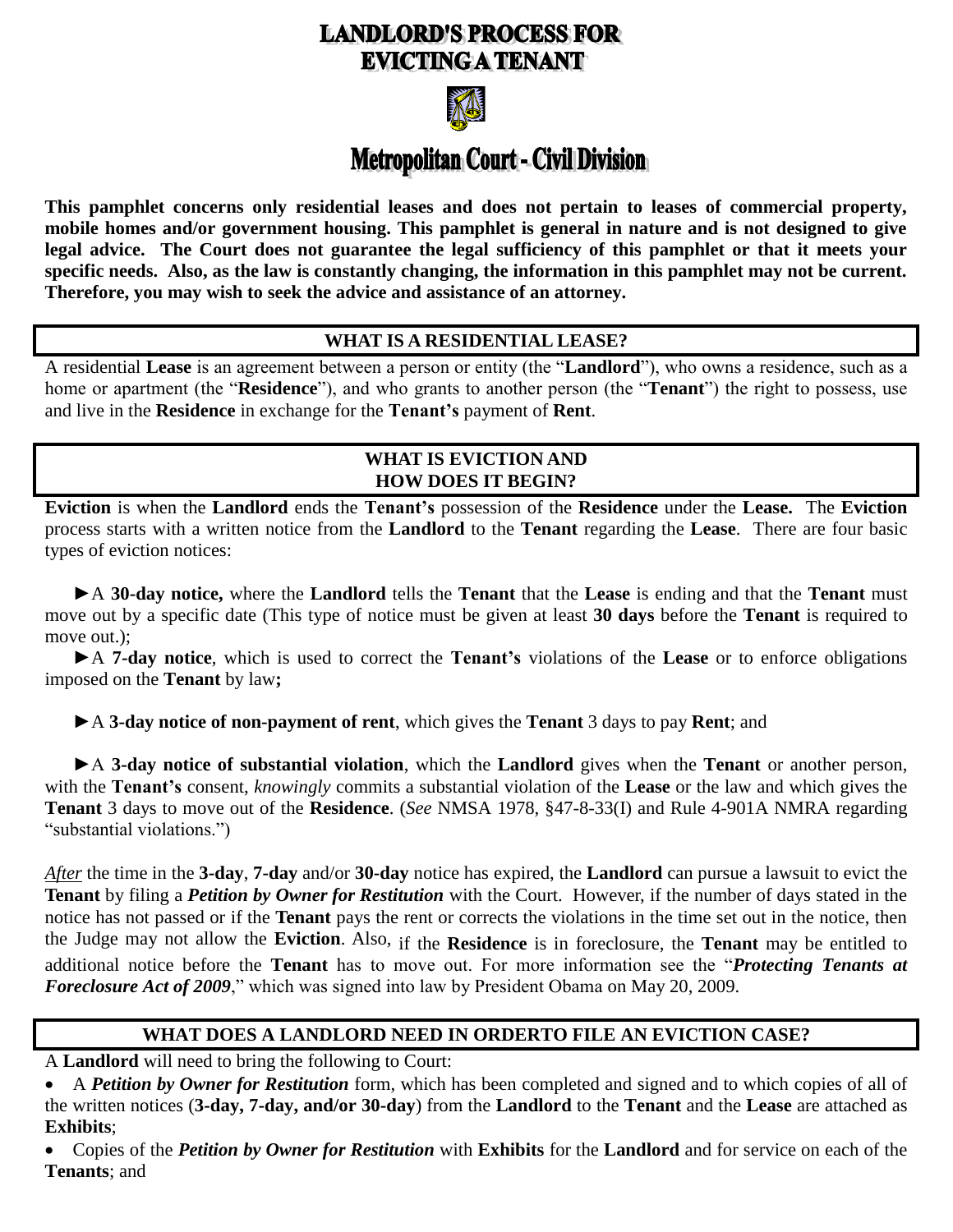The fee to file a *Petition* is **\$77.00.**

When the **Landlord** files a *Petition by Owner for Restitution*, the Clerk of the Court will prepare a **Service Packet**, which includes the date of the **Trial**, a copy of the *Petition*, a blank form *Answer to Petition*, and the *Summons*. The Clerk sets the **Trial** 7 to 10 days *after* the date when the **Landlord** will be serving the *Petition* on the **Tenant***.* The **Judge** can extend the **Trial** date for good cause.

#### **HOW DOES THE TENANT GET NOTICE OF THE EVICTION AND COURT DATE?**

The **Tenant MUST** be notified that a lawsuit has been filed. It is the **Landlord's** responsibility to have the **Service Packet** served on the **Tenant** at least **7 days before** the **Trial/**Court date.

Although the **Service Packet cannot** be served by the **Landlord** or any employee of the **Landlord**, the **Service Packet** can be delivered by: **► The County Sheriff; or**

- **► A private process server; or**
- **► Any person 18 years of age or older who is not a party in the lawsuit**.

**(Note:** The Sheriff's office and private process servers charge a fee for their services.)

There are specific rules that **must** be followed to give proper notice of the **Eviction** lawsuit to the **Tenant**. If the **Tenant** is a person, the three basic ways to properly serve are by:

- Giving the **Service Packet** directly to the **Tenant** (personal service); or
- Posting the **Service Packet** on the front door of the **Tenant's Residence**. If posted, a complete copy of the **Service Packet** also must be mailed to the **Tenant** (posting and mailing); or
- Giving the **Service Packet** to someone who lives at the **Tenant's Residence** and is 15 years of age or older (substitute service).

After the **Service Packet** is delivered (served) on the **Tenant**, the **Return of Service** on the back of the original **Summons** needs to be completed by the person, who delivered the **Service Packet**. It is very important that the **Landlord** return the original **Summons** with the completed **Return of Service** to the Clerk of the Court, for filing, prior to the Court date. If the **Return of Service** is not filed with the Court prior to the Court date, the Judge will not take any action and the case will be delayed.

#### **RECORD OF HEARINGS/TRIAL**

If you would like a **Hearing** or **Trial** to be recorded, you will need to make a request **in writing at least 10 days before** your Court date. A recording may be important if your case is appealed. A copy of the CD will be available up to **90 days** after the *Judgment* is filed in your case. You may obtain a copy of the CD if you request it in writing and pay the fee of **\$5.00** per CD.

# **WHO WILL BE THE JUDGE?**

A Judge is randomly assigned to a case when the *Petition* is filed. In an **Eviction** case, the time limit for disqualifying/excusing a Judge for the **Landlord** or the **Tenant** is **3 days** after service of the *Petition*. If either the **Landlord** or the **Tenant** disqualifies a Judge, a new Judge will be assigned. However, please note that the Court date and time will probably remain the same with the new Judge.

#### **WHEN IS THE DEADLINE FOR THE TENANT TO FILE AN ANSWER?**

The **Tenant** has until the deadline in the *Summons* to file a written *Answer* or the date of **Trial**, whichever is earlier. The **Tenant** also may file a **Counterclaim** for damages against the **Landlord**. Neither the *Answe***r** nor **Counterclaim** is proof; it is only a statement of what the **Tenant** hopes to prove at the **Trial**. The **Tenant must** appear at the **Trial** to prove his/her case.